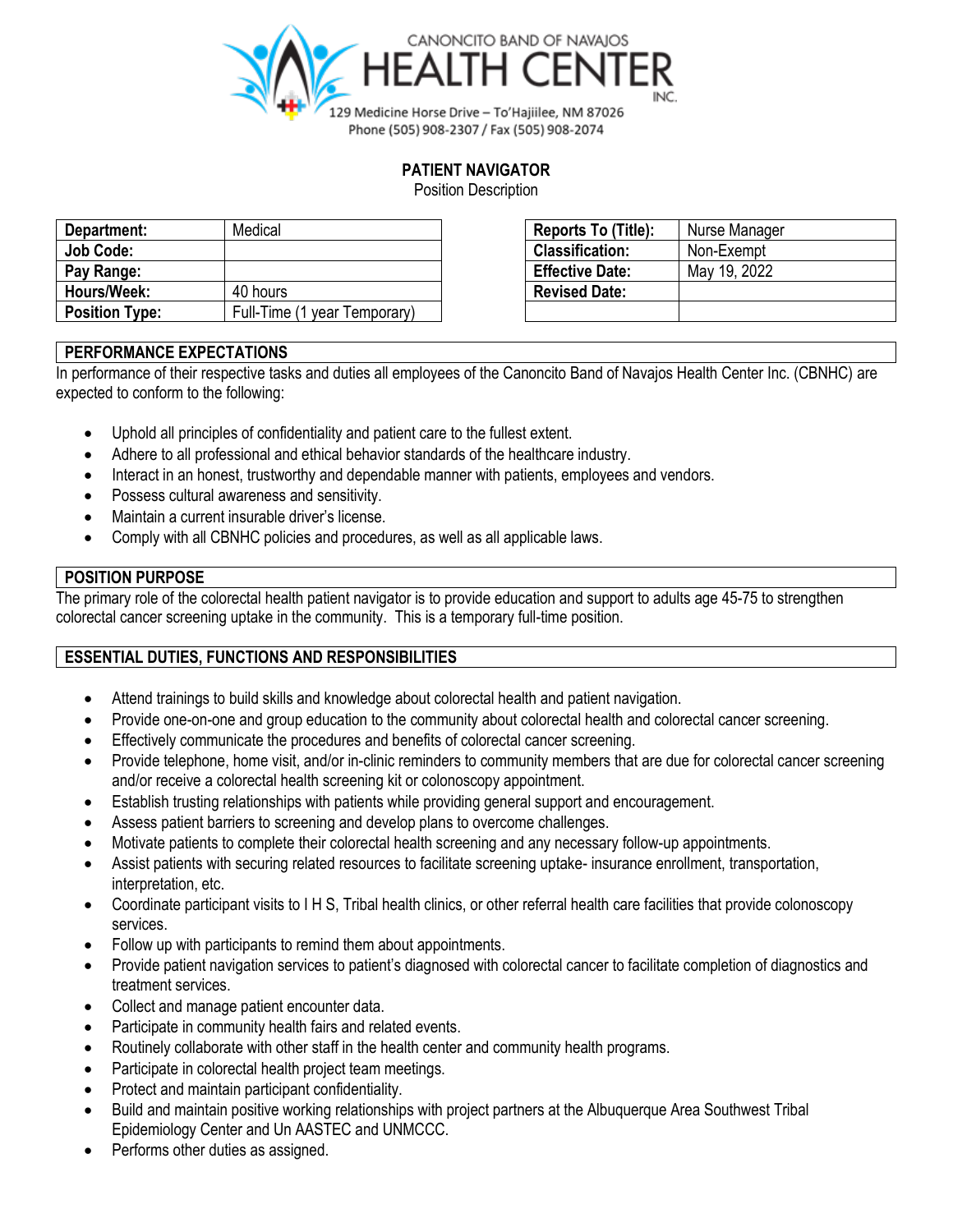

## **PATIENT NAVIGATOR**

Position Description

### **MINIMUM MANDATORY QUALIFICATIONS**

**Experience** 

- Six (6) months to one (1) year experience
- Successful prior experience working with tribal communities

#### Education

• High School Diploma

Mandatory Knowledge, Skills, Abilities and Other Qualifications

- Must be able to carry out the essential duties, functions and responsibilities as detailed.
- Organized and able to work independently.
- In-depth knowledge of health and safety guidelines and willingness to follow them at all times.
- A team player with excellent communication and interpersonal skills.
- Must be responsible, compassionate and personable.
- Outstanding organizational and multi-tasking skills.
- Patient with excellent problem-solving skills.
- Must display professional conduct in all business dealings.
- Willing to travel frequently within the community.
- Overnight travel outside of the area may occasionally be required for training purposes.
- Must have reliable transportation.
- Must have a valid/current driver's license and auto insurance
- Knowledge of Microsoft Office and computer use.
- Clean background check and clean drug screen.
- Ability to perform other duties as assigned.

#### **PREFERRED QUALIFICATIONS**

- Bilingual skills in English and the Navajo language.
- Knowledge of medical terminology preferred.

## **WORK ENVIRONMENT**

The work environment characteristics described here are representative of those an employee encounters while performing the primary functions of this job. Normal office conditions exist, and the noise level in the work environment can vary from low to moderate. Limited overnight travel may be required from time to time. This position may be exposed to certain health risks that are inherent when working within a health center facility.

#### Physical Demands

The physical demands described here are representative of those that must be met by an employee to successfully perform the primary functions of this job. While performing the duties of this job, the employee may be required to frequently stand, walk, sit, bend, twist, talk and hear. There may be prolonged periods of sitting, keyboarding, reading, as well as driving or riding in transport vehicles. The employee must occasionally lift and/or move up to 20 pounds. Specific vision abilities required by this job include reading, distance, computer, and color vision. Taking and hearing are essential to communicate with patients, vendors and staff.

#### Mental Demands

There are a number of deadlines associated with this position. The employee must also multi-task and interact with a wider variety of people on various and, at times, complicated issues.